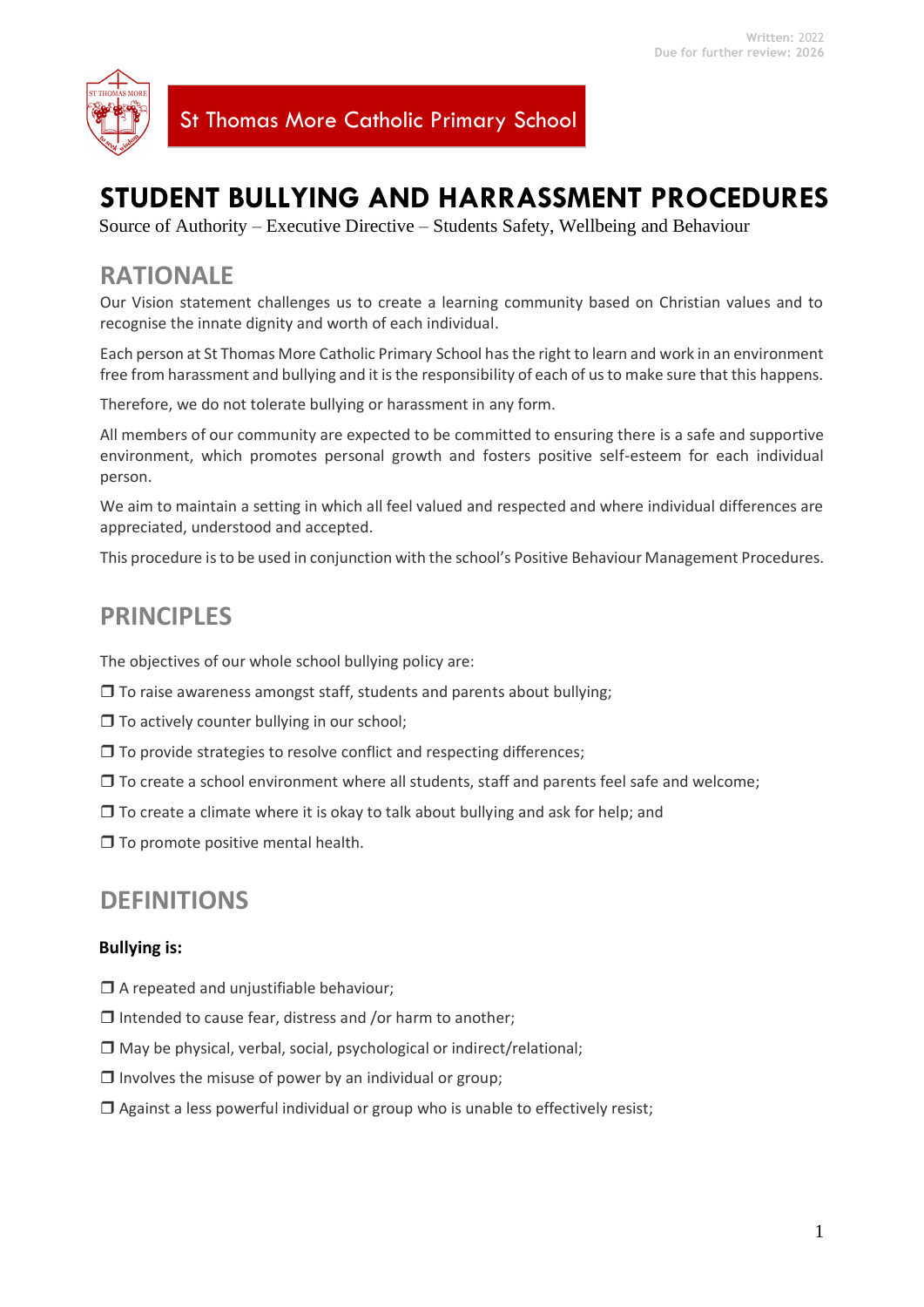### **Types of Bullying:**

|                     | <b>DIRECT</b>                                                                                                                                                                                                             | <b>INDIRECT</b>                                                                                                |
|---------------------|---------------------------------------------------------------------------------------------------------------------------------------------------------------------------------------------------------------------------|----------------------------------------------------------------------------------------------------------------|
| <b>Physical</b>     | Hitting, slapping, punching<br>Kicking<br>Pushing, strangling<br>Spitting, biting<br>Pinching, scratching<br>Throwing things eg stones                                                                                    | Getting another person to<br>harm someone                                                                      |
| <b>Non-Physical</b> | Mean and hurtful name-<br>calling<br>Hurtful teasing<br>Demanding money or<br>possessions<br>Forcing another to do<br>homework or steal                                                                                   | Spreading lies or nasty rumours<br>Trying to get other students to<br>not like someone                         |
| <b>Non-Verbal</b>   | Threatening and /or obscene<br>gestures<br>Exclusion<br>Sending nasty notes<br>Giving 'dirty looks'<br>$\bullet$<br>Stalking<br><b>SMS</b> texting<br>$\bullet$<br><b>Emailing or using Social Media</b><br>to cyberbully | Deliberate exclusion from a<br>group or activity<br>Removing and hiding and /or<br>damaging others' belongings |

Students who are seen to be **'bystanders'** (those who are witnessing the bullying and not doing anything about it) or **'supporters'** (those who are supporting the bullying, either by helping the person to bully or by encouraging the bullying) will also be held to account for their lack of action to assist positively in the situation or their lack of action in stopping the situation – through intervention or getting adult assistance. Students who remain as observers and bystanders while an act of bullying takes place, become part of the process of bullying by their presence and non-action.

### **Harassment:**

Harassment is any unwanted, unwelcome, or uninvited behaviour, which makes a person feel humiliated or offended. Harassment can be seen as one form of bullying and the terms are often used interchangeably.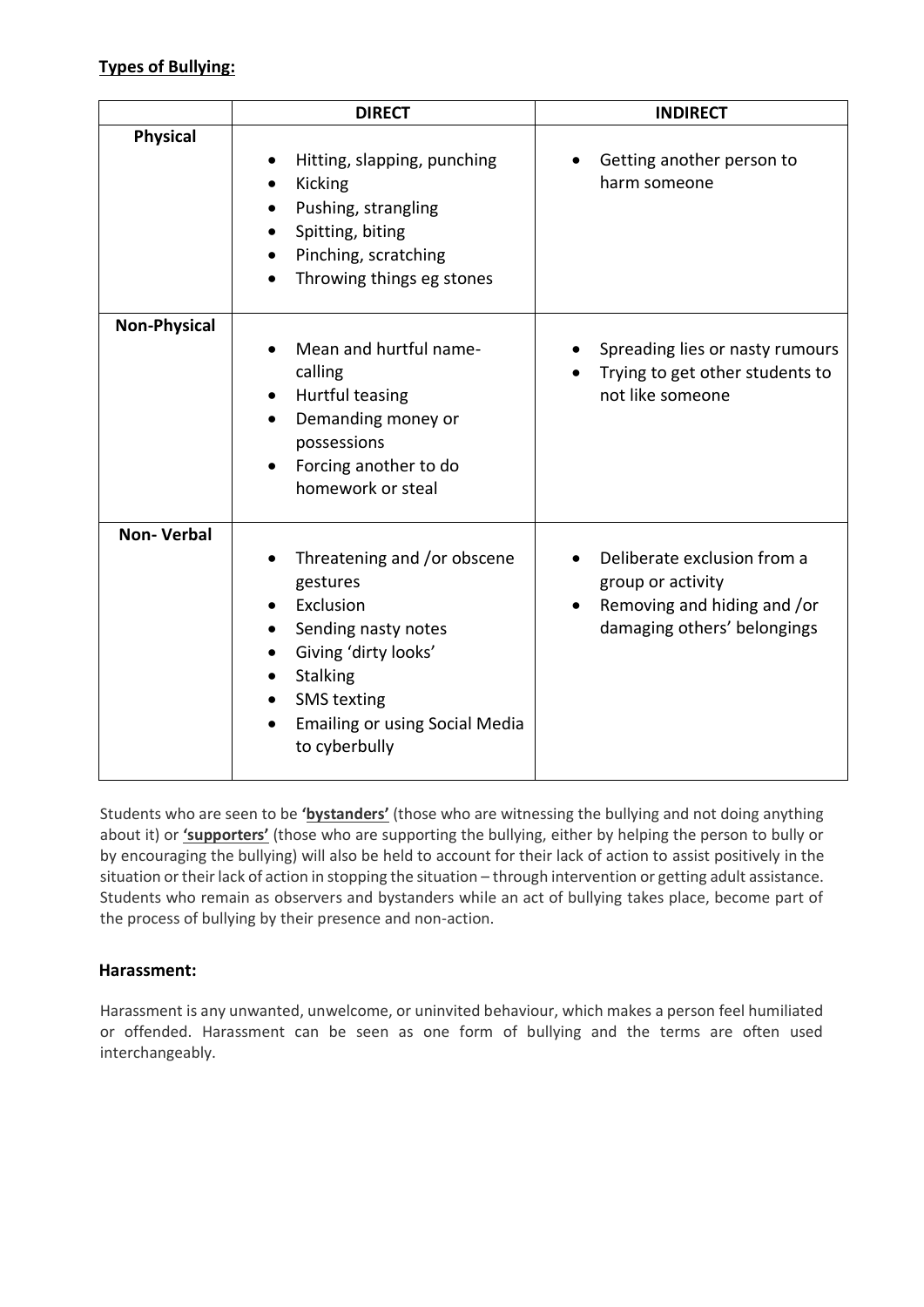# **PROCEDURES**

#### *Management of Bullying Incidents*

Bullying is totally against the mission and purpose of St Thomas More Catholic Primary School.

We are committed to providing an educational environment in which students feel valued and secure. To achieve this, we seek to create a school-wide culture that:

- Allows students to flourish free from discrimination, harassment or any form of bullying.
- Does not tolerate, condone or trivialise bullying behaviours.
- Is aware of what constitutes bullying behaviour.
- Provides support to the victims of bullying.
- Deals firmly with bullies so that they stop their bullying.

At St Thomas More Catholic Primary School, bullying incidents are managed using a **Shared Concern** approach, which aims to change the behaviour of the student(s) involved and to improve the situation of the student(s) being bullied. In the first instance, students are encouraged and assisted to use the **'Cool Kids Work It Out'** approach which is outlined in our Positive Behaviour Management Procedures.

The strategies aim to be non-punitive, non-blaming and non-aggressive approaches to assisting individual or groups in dealing with others in a more positive way, particularly through discussion of the incidents.

Clearly defined steps are used to reach a point where the student who has been bullying can see the effect their behaviour is having on others and undertakes a process to change this behaviour. The student who has been bullied is also provided with opportunities to discuss the incident and consider ways they might be able to improve their own situation.

The effectiveness of the strategies used rests with ALL members of the St Thomas More community.

#### *The key points of the method of shared concern*

 $\Box$  Those involved in a bullying situation are seen individually.

 $\Box$  The facilitator shares his or her concern for what is happening with the student being bullied.

 $\Box$  The facilitator invites and supports the student(s) who are bullying to take responsibility and suggest actions to remedy the situation.

 $\square$  Developments are carefully monitored over time.

#### *The method of managing bullying incidents is based on the following principles:*

- Changing the social dynamics that maintain bullying will prevent further bullying;
- A shift in behaviour can be promoted by encouraging empathy and concern for others;
- Harsh punitive measures model and reinforce the use of power to meet needs and wants and put bullied children at risk of revenge;
- When dealing with a report of bullying each teacher will ensure that they:
	- are 'available' and actively listen;
	- treat the reported information seriously;
	- ensure follow-up by informing a member of the Behaviour Management Team;
- The teacher and/or the Behaviour Management Team will support students who raise a concern in regard to bullying to finding out the facts of the incident. As outlined above this will involve meeting with those concerned using a shared concern approach to address the issue.
- Parents or caregivers will be contacted at an early stage and where appropriate referral will be made to the School Chaplain to develop positive strategies to overcome bullying.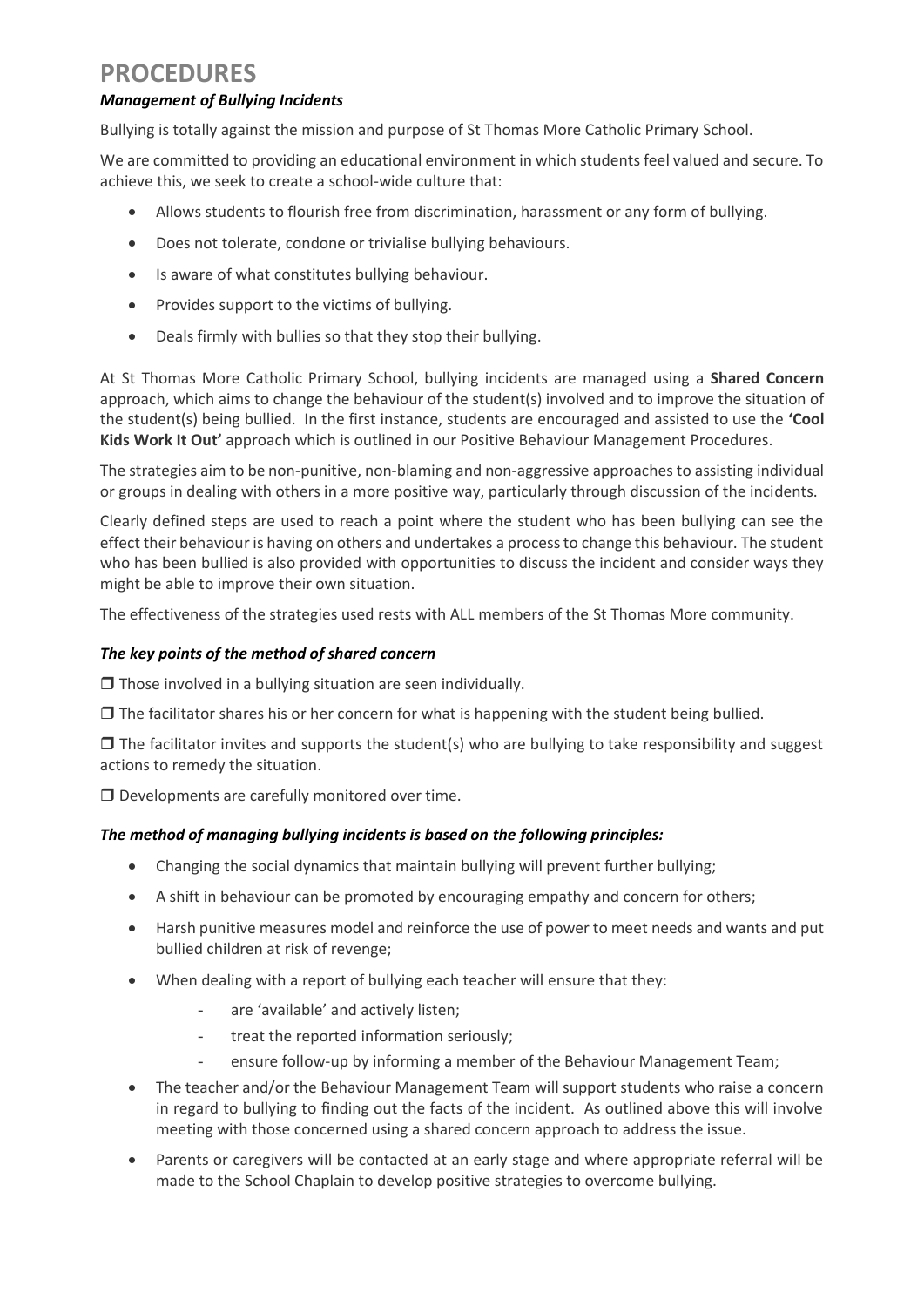- The type of sanction imposed on those found to be bullying will depend on the seriousness of the situation.
- Incidents of bullying need to be recorded in SEQTA Pastoral Care

#### *RIGHTS AND RESPONSIBILITIES*

At StThomas More Catholic Primary School, every person has a right to feel safe. Any person who bullies another is denying them that right. St Thomas More Catholic Primary School will not tolerate any action that undermines a person's right to feel safe, and it will take whatever steps are necessary to stop such behaviour.

This requires staff to:

- Be role models at all times
- Be observant for signs of distress or suspected incidents of bullying
- Remove occasions for bullying by active supervision during playground duty
- Arrive at class on time
- Use a range of responses including the shared concern or no blame method and apply disciplinary consequences when necessary
- Report suspected incidents to the Principal or Assistant Principal
- Inform parents and liaise with them to support the child.
- Report incident in SEQTA- Pastoral Care

This requires students to:

- Refuse to be involved in any bullying situation
- Support students who are being bullied
- Actively discourage the bully from continuing the behaviour
- Report incidents of bullying to teachers in order to seek help.

#### *Behaviour Management Team*

The following staff members comprise the Behaviour Management Team, Principal, Assistant Principal, relevant class teacher, School Chaplain.

#### *Managing a Bullying Incident – Teachers*

Any staff member observing a bullying matter or approached by a child in regard to a bullying matter must respond by:

- 1. Removing child/ren from harm and attend to them if required.
- 2. Listening carefully and making a decision about whether this is an incident of bullying.
- 3. Assessing the level of seriousness before beginning the anti-bullying process.
- 4. Discussing the child's feelings and possible options to deal with the bullying.
- 5. Stating the school's stance of not tolerating bullying.
- 6. Focusing on helping all children involved.
- 7. Applying the **'Cool Kids Work It Out'** and **Shared** concern approaches
- 8. Consulting with the Assistant Principal and/or Principal in cases where bullying is not being resolved.
- 9. Where necessary, speak to the class without using any names eg class meeting.
- 10. Inform staff to monitor during play times (photos to be included of students to monitor).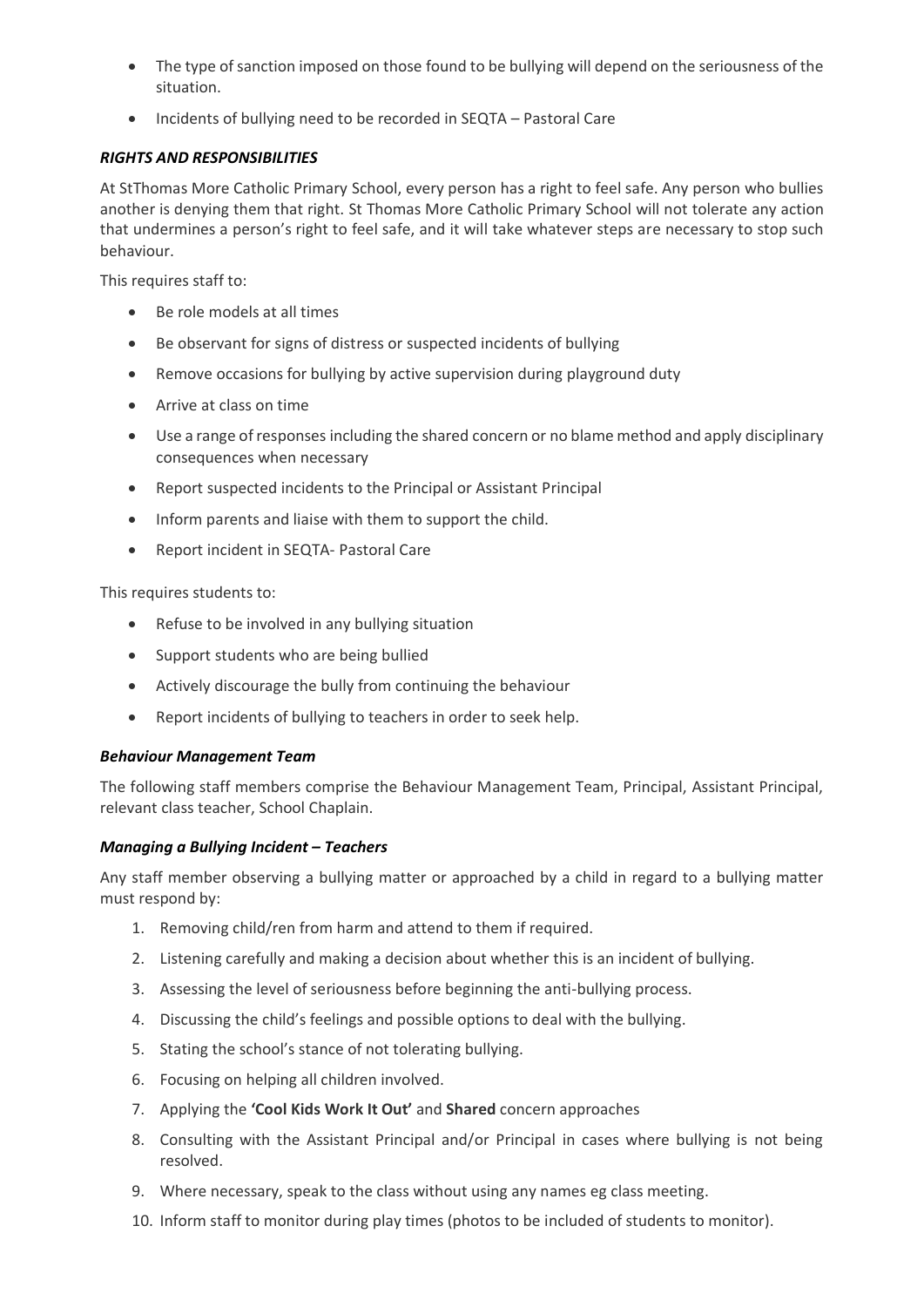#### *Managing a Bullying Incident – Behaviour Management Team*

The Behaviour Management Team will:

- 1. Assess incidents in view of severity and history and document on Seqta
- 2. Ensure that any incident involving physical injury, physical bullying, serious damage to property or repeated bullying behaviour will result in the student being sent to the Principal immediately.
- 3. Decide on appropriate consequences for serious incidents. These may involve the following:
	- a. Contact parents.
	- b. Removal from playing/ community service
	- c. In-school suspension (different recess and lunch arrangements)
	- d. Loss of privileges
	- e. Out of school suspension or other appropriate action.

#### *Shared Concern Approach*

- 1. Assure the students that the incident will be dealt with.
- 2. When the time becomes available teachers or BM team member talk individually to bullying students first.
- 3. Students who are bullied are talked to last.
- 4. Follow up meeting with students who have been bullying/have been bullied.
- 5. Student who was bullied receives support and there may be a follow up with assertiveness training.

#### *Proactive School Strategies to Prevent Bullying*

In conjunction with the ways that are outlined in the Student Management Policy, there are a number of important strategies employed at St Thomas More Catholic Primary School to prevent bullying and harassment.

- 1. At the commencement of each school year, and periodically throughout the year, classes will discuss the Positive Student Management Procedures and Student Code of Conduct.
- 2. Copies of the Student Management Procedure will be made available to all current parents/caregivers on request.
- 3. At Parent Information evenings at the beginning of each school year, parents will be informed about our Student Management Procedures including information on Behaviour Management and Bullying and Student Code of Conduct.
- 4. Information on bullying will be made available periodically to parents, teaching and non-teaching staff in the form of newsletter articles and also literature educational sessions as required or through discussion with the Principal, School Chaplain and Behaviour Management Team.
- 5. Students will be given opportunities to talk about bullying through explicit teaching and incidentally.
- 6. Opportunities to discuss appropriate standards of behaviour and school rules with all students eg. assemblies and whole school and class gatherings.
- 7. Identify students at risk/awareness of individual needs and develop individualised support plans.
- 8. Organise appropriate referral for students experiencing difficulties.
- 9. Teach social skills, self-esteem and empathy building, assertiveness training, anger management, cooperation skills, conflict resolution skills, resiliency and protective behaviours.
- 10. Emphasis on a conciliatory approach (listening to both sides, not labelling, problem solving).